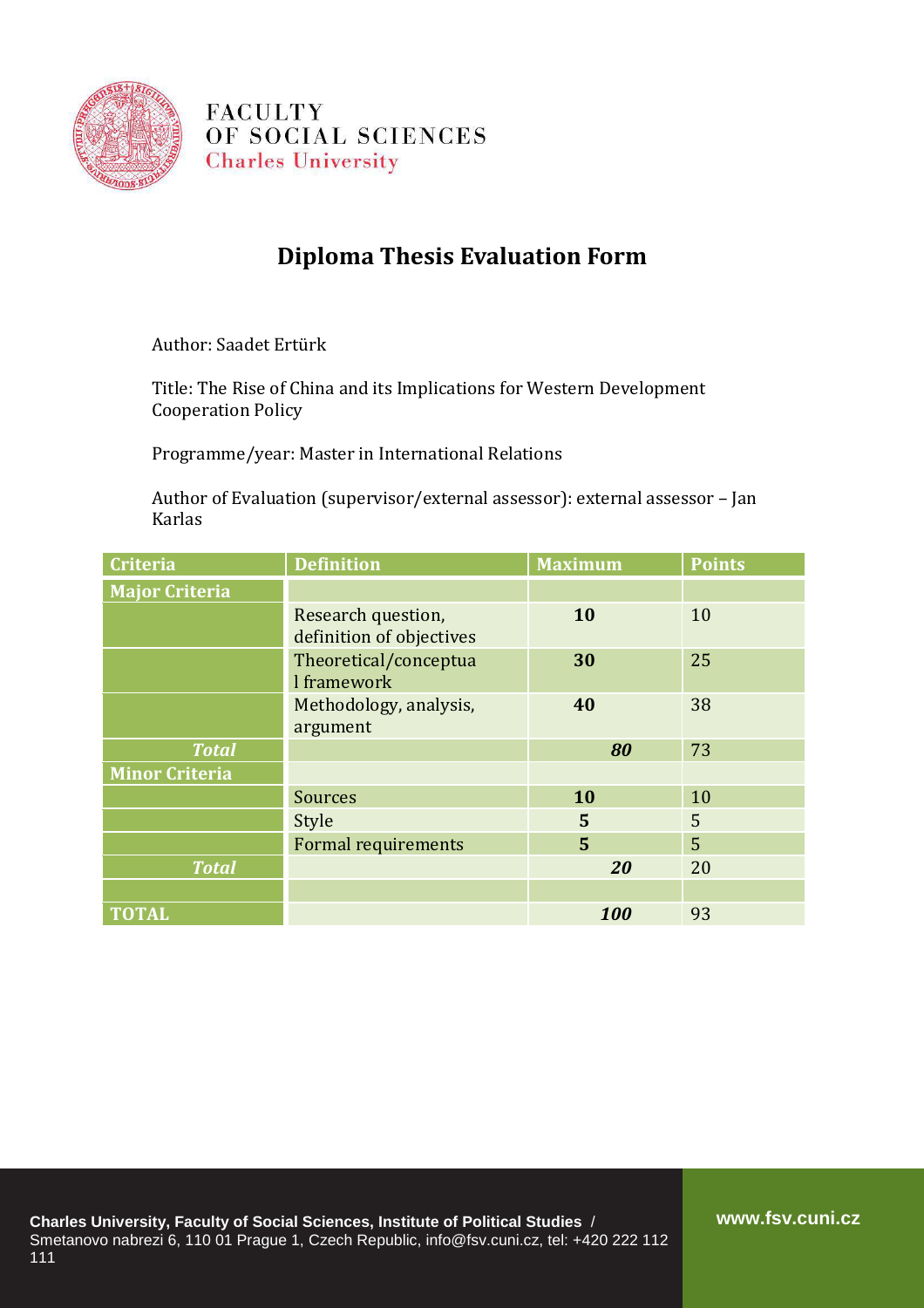

**FACULTY** OF SOCIAL SCIENCES **Charles University** 

## **Evaluation**

Major criteria:

This M.A. thesis deals with the reactions of the traditional Western donors to the increasing aid provided alternatively by China to the Sub-Saharan Africa. It seeks to detect whether the Chinese aid changes the patterns of aid provision by the traditional donors.

The second chapter provides a literature review. The review offers a useful insight into the factors that have determined the provision of the aid in the past, as well as on the potential consequences of the aid. It also nicely outlines the literature on the new donors.

The theoretical framework is set up in the third chapter. It consists mainly of two theories – regime complexes and contested multilateralism. I suppose that the selected theories are relevant for anchoring the research questions. Still, I have a couple of critical comments on the theoretical background of the thesis:

1) It seems to me that we can talk about a regime complex only when the individual parts of the complex have something in common, even though only in a very limited sense. If they do not share anything in common, they probably constitute separate regimes rather than regimes nested in one complex. Following the author's description, it might appear that the traditional DAC regime and the new regime promoted by China are highly separated from each other. Hence, I wonder whether we can really talk nowadays about the regime complex for developmental aid subsuming both of the components, or if these are rather two separate regimes (and an overarching complex is then to a high extent non-existing).

2) What I see to be a weaker part of the thesis is that it does not clearly explain why the traditional donors should try to balance the Chinese aid. This can be explained by the fact that the two selected frameworks have not much to say about this – they are better at explaining why China has established the alternative regime. It would be useful if the thesis explicitly stated why the traditional donors should be motivated to react to the Chinese aid – because they lose bargaining power (this is somewhat suggested by the thesis, but not developed further), they want to contain the expanding Chinese power, they want to maintain the link between the aid and conditionality, they want to defend their DAC regime, etc. I guess that the fact that the empirical results largely do not show that the traditional donors are reacting to China only increases the need to explain why we should expect them to do so.

**www.fsv.cuni.cz**